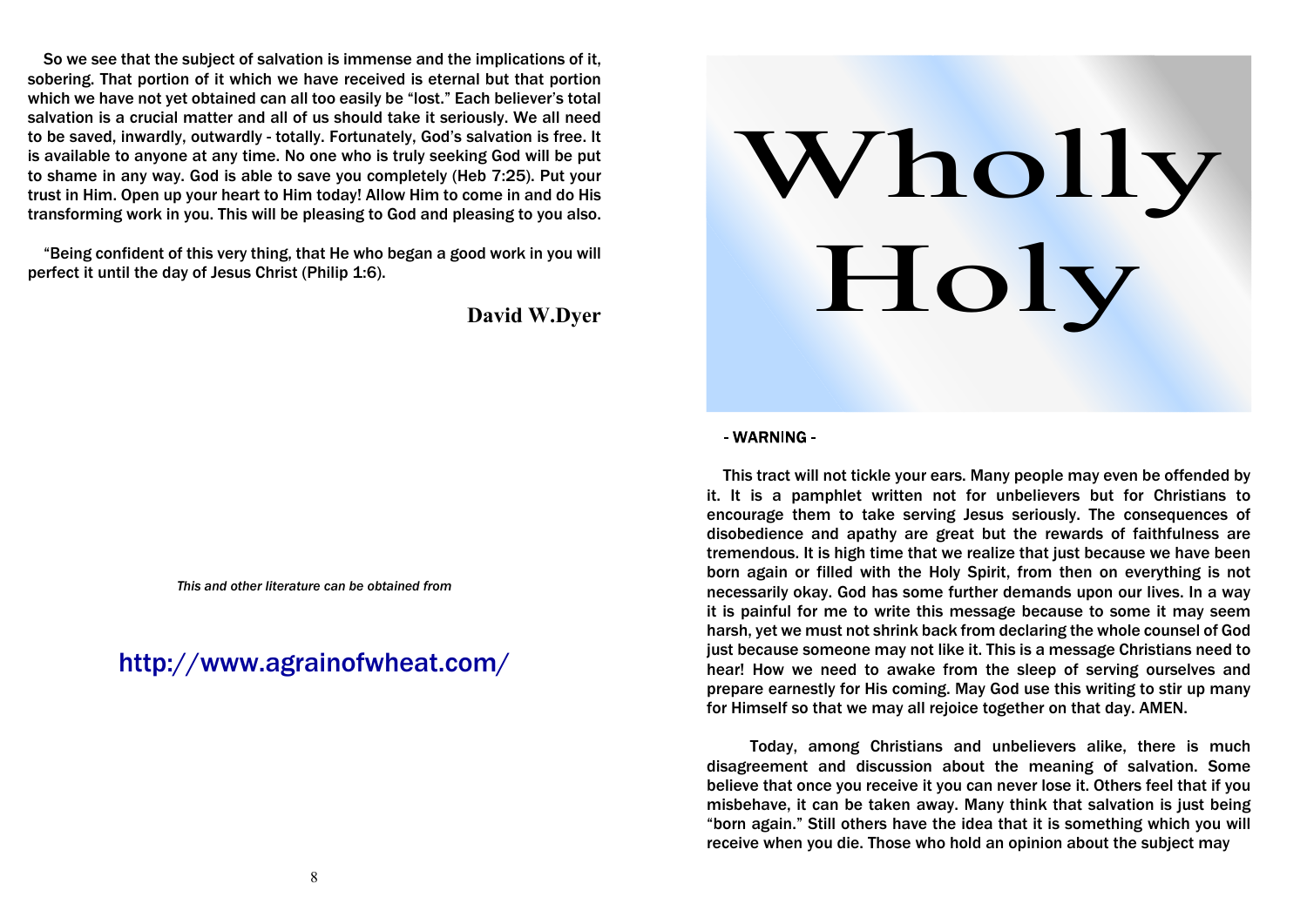#### THE UNPOPULAR TRUTH

believe that they have the only "truth" concerning it. However, the fact is that there is some truth in all of the above statements. The confusion about this important topic results largely from a misunderstanding of the meaning of the word "salvation." This message will attempt to show plainly and simply, from the scriptures, what "salvation" really means.

## **MAN'S THREE PARTS**

 In order to intelligently discuss "salvation," it is first necessary to understand something about man - the object of salvation. Man was created by God with three parts to his being. In Genesis 2:7 we read that ". . .the Lord God formed man from the dust of the ground, and breathed into his nostrils the breath (or spirit) of life; and man became a living soul." Here we see the three ingredients of man: the breath (spirit) of life, the dust of the ground and the living soul. These three things are the major elements which make up a human being. We know them today as the body, the soul and the spirit. Paul, in his first epistle to the Thessalonians, says, "And the very God of peace sanctify you wholly; and I pray God your whole spirit and soul and body be preserved blameless (entire) unto the coming of our Lord Jesus Christ (I Thess 5:23)." This verse plainly shows that man has three parts to his being.

 In the Garden of Eden, man fell. This fall affected man completely. In man's body, death set in. In his soul, the sinful nature began; his spirit was deadened and darkened. As you can see, this left man unable to contact God easily, sinning against Him and dying. This means that man needs to be saved completely!

 Fortunately, God has a plan. Although man deserves to die because of his sin, God did not desire to destroy him. He wants men to be saved. God's plan of salvation is manifested in His Son Jesus. Through Jesus' death on the cross - because He died in our place - we can receive forgiveness. By His blood He provides for our cleansing and by His resurrection from the dead, Jesus offers us new life. As great as this may be, it is just the beginning. God's plan is not only that we would be free from guilt and cleansed from sin, but that we would be changed completely! His desire is that we would be free from sin entirely. We not only need to be cleansed from sin, but also to be liberated from the working of sin in our souls and from the effect of sin in our bodies. All of the results of the fall need to be eliminated. Man needs total saving.

 Now the question arises: "What happens to that portion of a believer's soul which remains unsaved?" I am afraid that many Christians will not like the answer. Anyone who is lukewarm, half-hearted and insincere in their relationship with God is certain to be offended. No doubt, many who are living only for themselves and their own pleasure will reject it and find some way to deny the truth. Just the same, the answer is: it will be lost! Jesus' words are plain: "For whosoever would save his life (Gk soul) SHALL LOSE IT (Mat 16:25)." That's right. If we retain our own soul life and do not lay it down by denying ourselves daily for Jesus, we will lose it!

 Contrary to popular belief, this verse is not about unbelievers missing out on eternal life. That it is a passage about Christians is evident from the context. Jesus was not talking to the multitudes here but to His disciples. He is speaking, not about unbelievers, but about believers denying themselves and following Him (verse 24). The same is true of the other passages which say essentially the same thing (Mat 10:39; Lk 9:24, 17:33; Jn 12:25). Receiving eternal life is not hinged upon works (such as denying our fallen self) but upon faith. Unbelievers are not required by God to deny but to believe. Unfortunately, it is all too easy for a man to receive eternal life and never follow Christ one step farther.

The Bible teaches us that we must all one day stand before God (Rom 14:10; II Cor 5:10), and that our God is a consuming fire (Heb 12:29). If, when we appear before Him, our nature is still selfish, evil and untransformed, it will not pass that test. Nothing which is of the old nature will endure in the presence of God for eternity. All that is natural in man will be burned. Only that which He has saturated with His Divine nature will be able to stand in His presence (Heb 12:14). So we see that the portion of our being which we do not allow Jesus Christ to save will be lost! This explains the apostle Paul's fervent prayer that the believers would be preserved "entire" (I Thess 5:23).

 The next question which most people ask is how such a judgment would affect the believer involved, or how believers would differ from one another in eternity. Although the scriptures do not give us a detailed answer, the difference would seem to be one of maturity. There are several passages (Eph 4:15; I Pet 2:2; II Pet 3:18; I Jn 2:12-14) which refer to growing in the Lord or to different stages of growth. Perhaps those who are unfaithful today will still be spiritual infants tomorrow and thus be limited in their ability to enjoy and experience God. Those who are faithful today and grow to maturity will no doubt have the greater reward. The faculties of the soul which today are preserved by Divine transformation will tomorrow be at our disposal so that we can enjoy the Father and what He has prepared for us.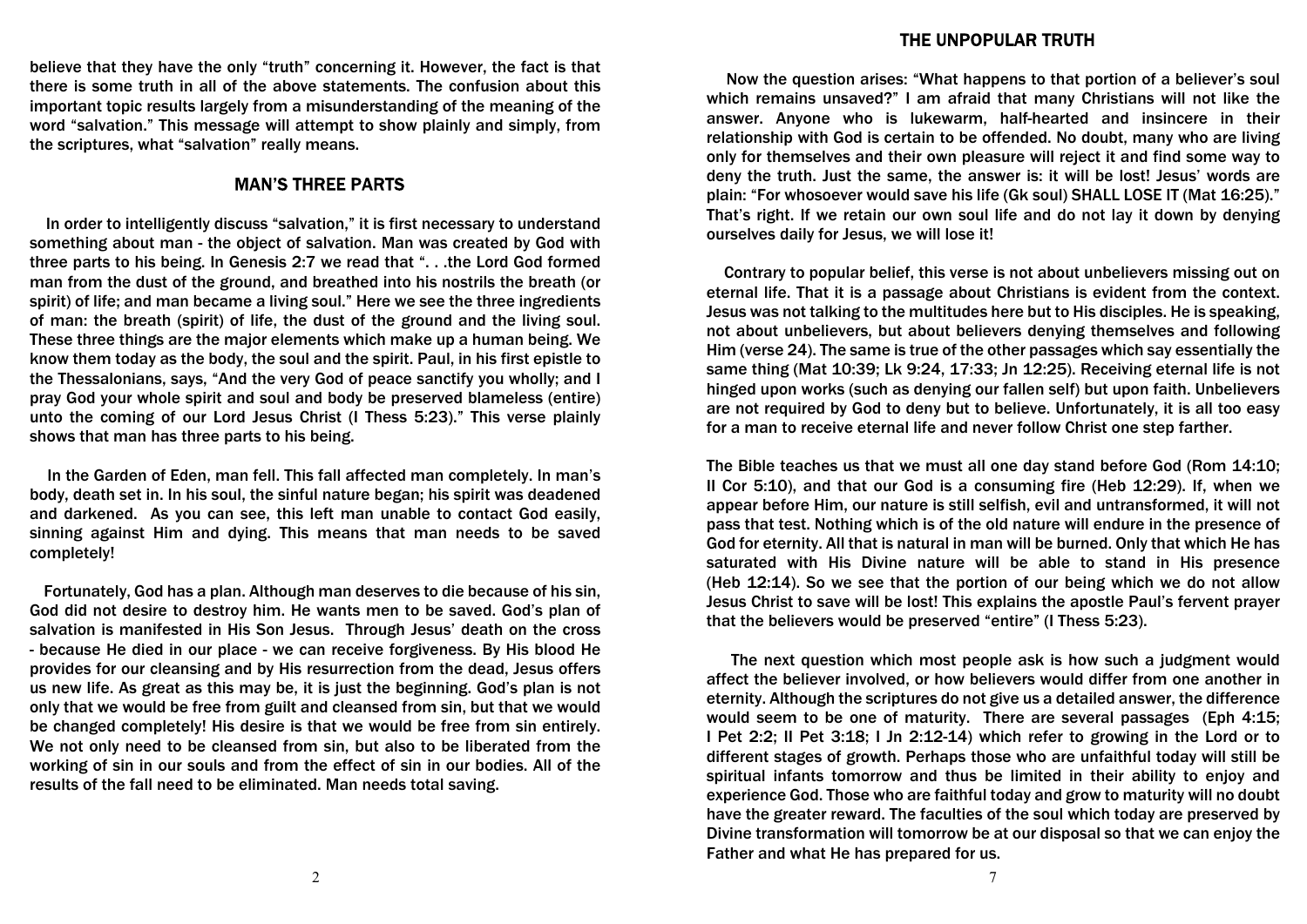#### **A DEFINITION**

soul life and allow His Divine life to live in its place (Mat 16:24). This is salvation continuing.

 When we deny ourselves (our own thoughts, feelings, reactions and desires) and yield ourselves to God through the Holy Spirit, we are inwardly changed. Jesus' death on the cross and His rising again then becomes a spiritual reality. As we deny our self and allow Him to put it to death, His new life will begin to replace it. When we find ourselves expressing something which we know cannot be God's nature (hate, jealousy, pride, anger, unforgiveness, etc.) we must turn inwardly to God and cry out to Him that He would fill that area of our being with Himself. God will lead us in this. We cannot transform ourselves. He will show us when we need to deny a certain thought or feeling and then, if we are truly open, He will replace our nature with His. In this way, our soul is being saved.

 This transformation process takes place over a period of time. To be saved from our self completely requires years of faithfulness and obedience to the Master. Slowly but surely, as we yield ourselves to Him, He saves us inwardly. This process happens in a Divinely mysterious way which we can experience but not wholly understand. It is the replacing of our fallen, human, perishable life with His holy, supernatural, eternal life. As this process happens, God will begin to be expressed in our lives. He will be saving our soul. The Bible reads: "But we all, with unveiled face beholding as in a mirror the glory of the Lord, are transformed into the same image from glory to glory, even as from the Lord the Spirit (II Cor 3:18)."

 God's life is eternal. As we let it saturate and permeate our soul, our soul too becomes indestructible. A good analogy of this process is petrification. A piece of wood in its natural state is capable of decaying or being burned. Suppose this same piece of wood falls into a river. Under the right circumstances, slowly and gradually the water begins to make a change. The natural elements of the wood are washed away and the minerals from the water of the stream are deposited in their place. The outward form of the material remains the same, yet the content is different. It has changed from wood to stone. In this same way, God wants to replace our natural life with His Divine life (Eph 5:26). When He does this we will be "preserved." The outward appearance may remain the same but the inward substance will be changed. "But we have this treasure in earthen vessels, that the exceeding greatness of the power may be of God, and not from ourselves (II Cor 4:7)." This is the real saving of the soul, having our life and nature replaced with His.

 We will now continue with a definition of salvation. Salvation is God's complete work in and for man, beginning with His cleansing and our experience of the new birth; continuing with the transforming of the soul; and ending with the glorification of the body. This includes everything: redemption, justification, atonement, regeneration, cleansing, restoration, purification, transformation, sanctification, renewing, resurrection, glorification, and if there is any other word which describes God's working in man, it can be included under the heading "salvation." Salvation is God's total work in, through, and for man. Salvation is a big word; it includes a lot.

 This definition should eliminate any difficulty in our interpretation of the scriptures. With this understanding it will be easy to see that there are no contradictions. Everything which is revealed in the scriptures fits together perfectly. Much of the trouble which Christians have about whether or not they can lose their "salvation" comes from a misunderstanding of the word. Most of them see salvation only as the new birth. So, when they read verses from the scriptures which speak of salvation as if we have not yet attained it or as if we might lose it (Philip 2:12, Heb 2:2, Mat 10:22 just to name a few), they apply these verses to the subject of eternal life. Many times this is a mistake and does not lead to proper understanding. The new birth (receiving eternal life) is part of salvation but salvation includes much more than the new birth. Therefore, it should help our understanding of the scriptures and our relationship with other Christians to realize that salvation and regeneration are not synonymous. Even though most Christians use the word "salvation" when they mean being born again - and in so doing confuse the issue - they are not exactly the same. Keeping this in mind, let us continue.

SALVATION IS...

 Salvation is an accomplished fact for those who have believed. In the Bible we read: "...not by works done in righteousness, which we did ourselves, but according to His mercy, He saved us, through the washing of regeneration and the renewing of the Holy Spirit (Tit 3:5)." "...for by grace have ye been saved through faith (Eph 2:8)." This shows us that a part of God's saving work has been accomplished. Receiving Jesus Christ as our Lord and Saviour assures us that, at least to some extent, we have been saved. Once we have received this element of salvation (i.e. regeneration, the new birth), we can never lose it. In Hebrews 13:5 we read, "I will in no wise fail thee, neither will I forsake thee." This is a sure promise from God and we know that He is faithful and will fulfil His promises.